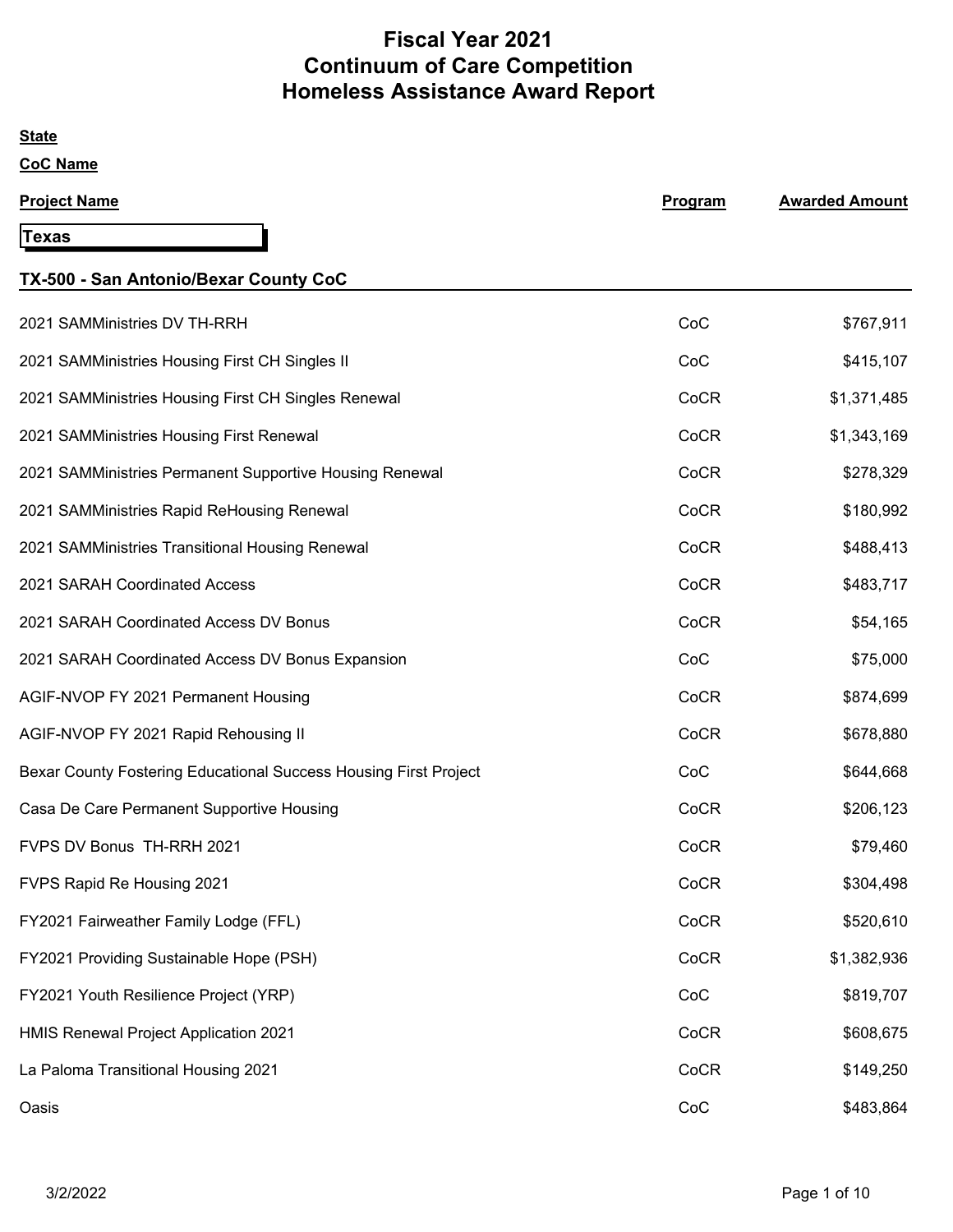## **CoC Name**

| <b>Project Name</b><br>RMYA Mobile Outreach Project | Program<br>CoC | <b>Awarded Amount</b><br>\$263,435 |
|-----------------------------------------------------|----------------|------------------------------------|
| SVDP CoC Rapid Rehousing                            | CoCR           | \$407,101                          |
| Thrive HUD CoC Renewal FY2021                       | CoCR           | \$403,280                          |
| Thrive Youth Center YHDP Renewal FY2021             | CoC            | \$506,685                          |
| TX-500 CoC Planning Application FY2021              | CoC            | \$400,685                          |
| <b>TX-500 Total:</b>                                |                | \$14,192,844                       |

# **TX-503 - Austin/Travis County CoC**

| DV Rapid Rehousing Project-Combined                                          | CoCR | \$1,388,580 |
|------------------------------------------------------------------------------|------|-------------|
| Fresh Start FY2021 Renewal                                                   | CoCR | \$491,316   |
| Front Steps PSH Housing                                                      | CoCR | \$490,621   |
| HMIS Project 1 Renewal FY2021                                                | CoCR | \$150,234   |
| Housing Options for Youth - renewal yr. 6                                    | CoCR | \$472,800   |
| MyHome                                                                       | CoCR | \$1,822,589 |
| Onward FY2021                                                                | CoCR | \$772,710   |
| Passages II Rapid Rehousing Collaboration                                    | CoCR | \$652,022   |
| Permanency through Outreach and Rapid Transitions (PORT) - replacement yr. 1 | CoC  | \$784,919   |
| <b>SAFE Supportive Housing Program</b>                                       | CoCR | \$624,678   |
| TX-503 CoC Planning Application FY2021                                       | CoC  | \$321,262   |
| Upward                                                                       | CoCR | \$1,149,159 |
| YHDP Diversion - replacement yr. 1                                           | CoC  | \$418,000   |
| Youth Rapid Re-housing Collaborative - replacement yr. 1                     | CoC  | \$1,494,619 |
|                                                                              |      |             |

# **TX-503 Total : \$11,033,509**

# **TX-600 - Dallas City & County, Irving CoC**

| Bridge Steps CoC RRH Renewal           | CoCR | \$505,075   |
|----------------------------------------|------|-------------|
| CAS Renewal FY 2021                    | CoCR | \$332,256   |
| City of McKinney Rapid Rehousing Grant | CoCR | \$327,762   |
| Destination Home                       | CoCR | \$3,909,238 |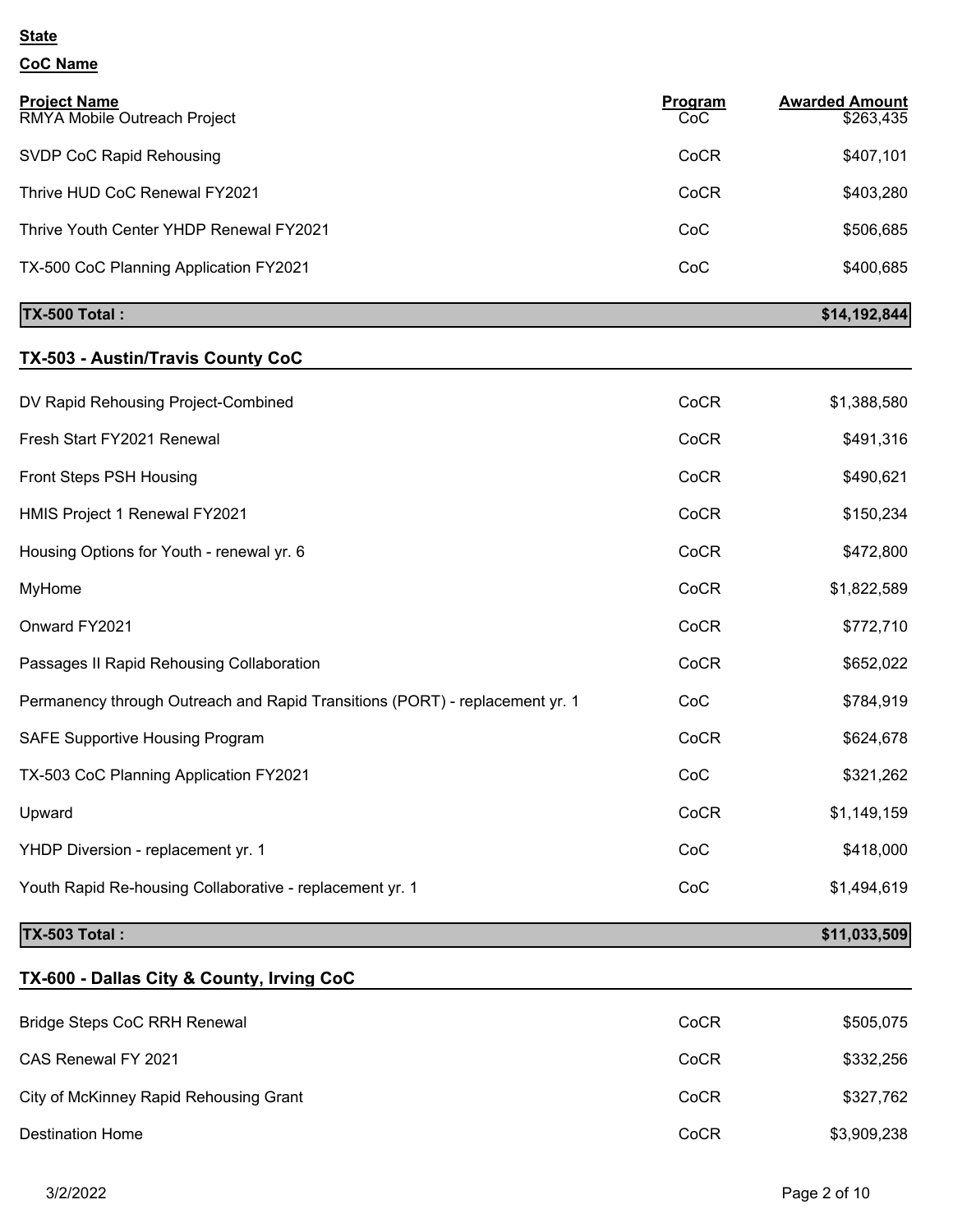## **CoC Name**

| <b>Project Name</b><br><b>Destination Home Expansion</b>                                        | Program<br>CoC | <b>Awarded Amount</b><br>\$331,257 |
|-------------------------------------------------------------------------------------------------|----------------|------------------------------------|
| FG Rapid Rehousing                                                                              | CoCR           | \$363,239                          |
| Hillcrest Renewal Project 2022 - 2 (FY2021)                                                     | CoCR           | \$1,074,151                        |
| HMIS Renewal FY 2021                                                                            | CoCR           | \$500,000                          |
| Home Again                                                                                      | CoCR           | \$455,154                          |
| Leasing (Consolidated) Renewal (FY2021)                                                         | CoCR           | \$4,113,870                        |
| My Residence- Rapid Rehousing                                                                   | CoCR           | \$450,935                          |
| <b>OnTRAC Dallas TH/RRH</b>                                                                     | CoCR           | \$203,478                          |
| <b>OnTRAC Permanent Housing</b>                                                                 | CoCR           | \$296,225                          |
| Permanent Housing (Family) ACE                                                                  | CoCR           | \$411,334                          |
| <b>Permanent Housing Services</b>                                                               | CoCR           | \$405,646                          |
| Promise House Rapid Rehousing Program                                                           | CoCR           | \$203,198                          |
| Promise House Wesley Inn                                                                        | CoCR           | \$211,023                          |
| <b>PSH 18</b>                                                                                   | CoCR           | \$327,802                          |
| Rapid Re-Housing                                                                                | CoCR           | \$1,331,700                        |
| Renewal TH-RRH Project FY2021                                                                   | CoCR           | \$463,628                          |
| Safe Haven (FY 2021)                                                                            | CoCR           | \$404,065                          |
| Texas Muslim Women's Foundation Transitional Housing and Rapid Rehousing<br><b>Renewal FY21</b> | CoCR           | \$293,053                          |
| The Stewpot Housing Program                                                                     | CoC            | \$877,819                          |
| TX-600 CoC Planning Application FY 2021                                                         | CoC            | \$650,738                          |
| <b>Veterans Housing Partnership</b>                                                             | CoCR           | \$517,410                          |

# **TX-600 Total : \$18,960,056**

# **TX-601 - Fort Worth, Arlington/Tarrant County CoC**

| AHA ANFP FY21    | CoCR | \$54,384  |
|------------------|------|-----------|
| AHA RRH FY21     | CoCR | \$285,035 |
| AHA SPC FY2021   | CoCR | \$403,819 |
| Change 2020-2021 | CoCR | \$209,227 |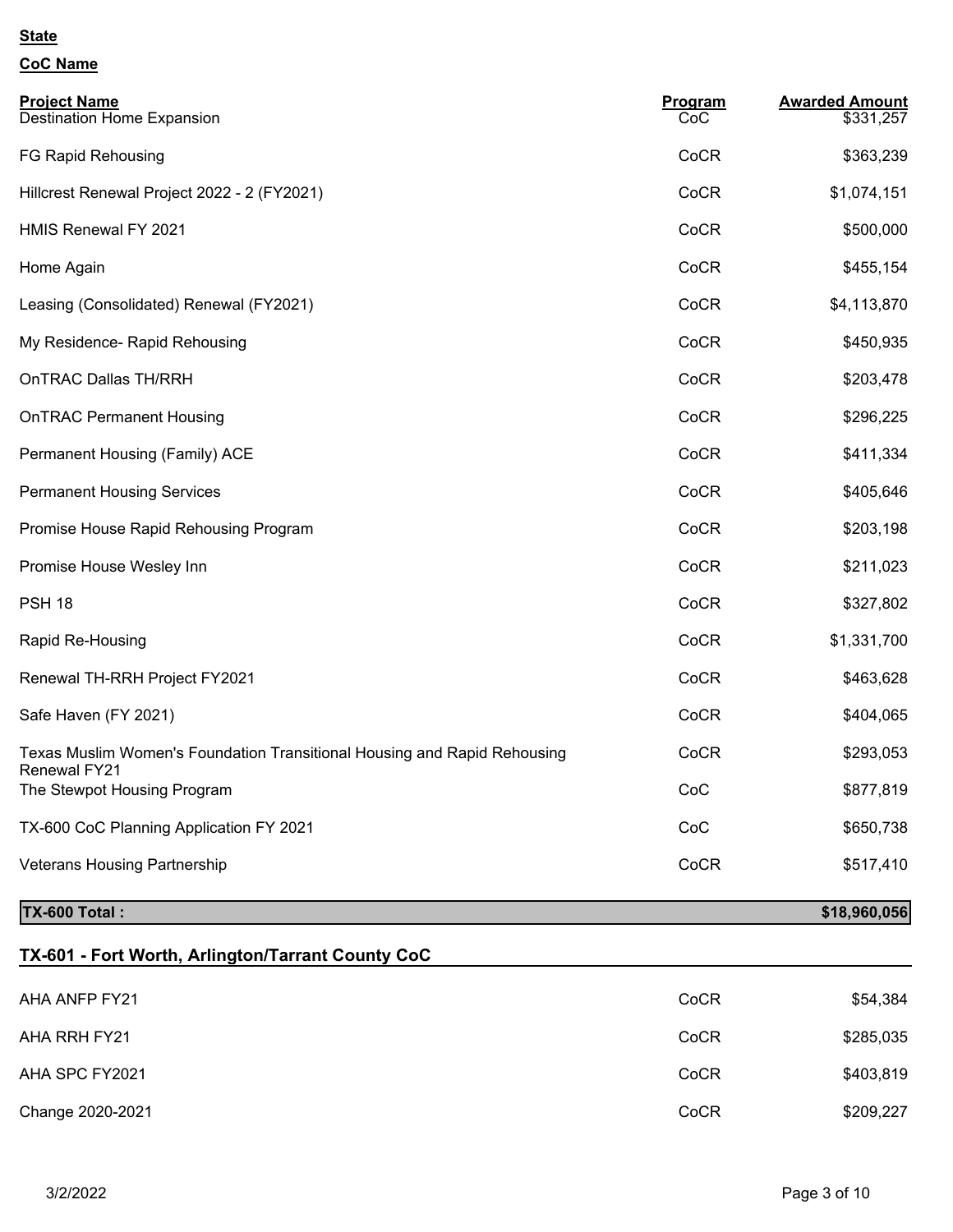| <b>Project Name</b><br>CoC Coordinated Entry System FY21   | <b>Program</b><br>CoCR | <b>Awarded Amount</b><br>\$491,048 |
|------------------------------------------------------------|------------------------|------------------------------------|
| CoC HMIS FY21                                              | CoCR                   | \$370,122                          |
| CTL 3CP                                                    | CoCR                   | \$380,433                          |
| CTL Rapid Rehousing Renewal of 2007                        | CoCR                   | \$840,918                          |
| FY 2021 Housing Solutions Combined                         | CoCR                   | \$1,865,404                        |
| FY2021 Housing Solutions Expansion - Sponsor-based         | CoC                    | \$394,248                          |
| FY2021 Mimi Hunter Fitzgerald Safe Haven                   | CoCR                   | \$184,526                          |
| FY21 CoC Planning Project                                  | CoC                    | \$450,773                          |
| HFOL RRH 2021                                              | CoCR                   | \$280,365                          |
| Hope Today! Combined                                       | CoCR                   | \$305,967                          |
| <b>Housing SPC</b>                                         | CoCR                   | \$98,460                           |
| <b>OnTRAC Tarrant TH/RRH</b>                               | CoCR                   | \$120,503                          |
| Optimizing Coordinated Entry for Domestic Violence Clients | CoC                    | \$68,392                           |
| <b>Project New Start</b>                                   | CoCR                   | \$554,391                          |
| <b>Quail Trail</b>                                         | CoCR                   | \$496,301                          |
| SafeFoundations for RapidRehousing FY2021                  | CoCR                   | \$255,804                          |
| SafeSolutions for Rapid Rehousing FY 2021                  | CoCR                   | \$141,360                          |
| SafeTomorrows                                              | CoCR                   | \$144,192                          |
| Salvation Army Veterans PSH Program                        | CoCR                   | \$438,458                          |
| Samaritan House Grace Village                              | CoCR                   | \$119,781                          |
| SPC 1 2020-2021                                            | CoCR                   | \$1,928,338                        |
| SPC 2 2020-2021                                            | CoCR                   | \$1,499,039                        |
| SPC 6 2020-2021                                            | CoCR                   | \$227,711                          |
| Supporting SafeSolutions for Rapid Rehousing FY 2021       | CoCR                   | \$114,943                          |
| <b>TBLA 114 Tarrant County</b>                             | CoCR                   | \$1,288,838                        |
| TBLA 13 MHMR                                               | CoCR                   | \$172,493                          |
| <b>TBLA 15 Samaritan House</b>                             | CoCR                   | \$114,520                          |
| TBLA 17 MHMR                                               | CoCR                   | \$208,991                          |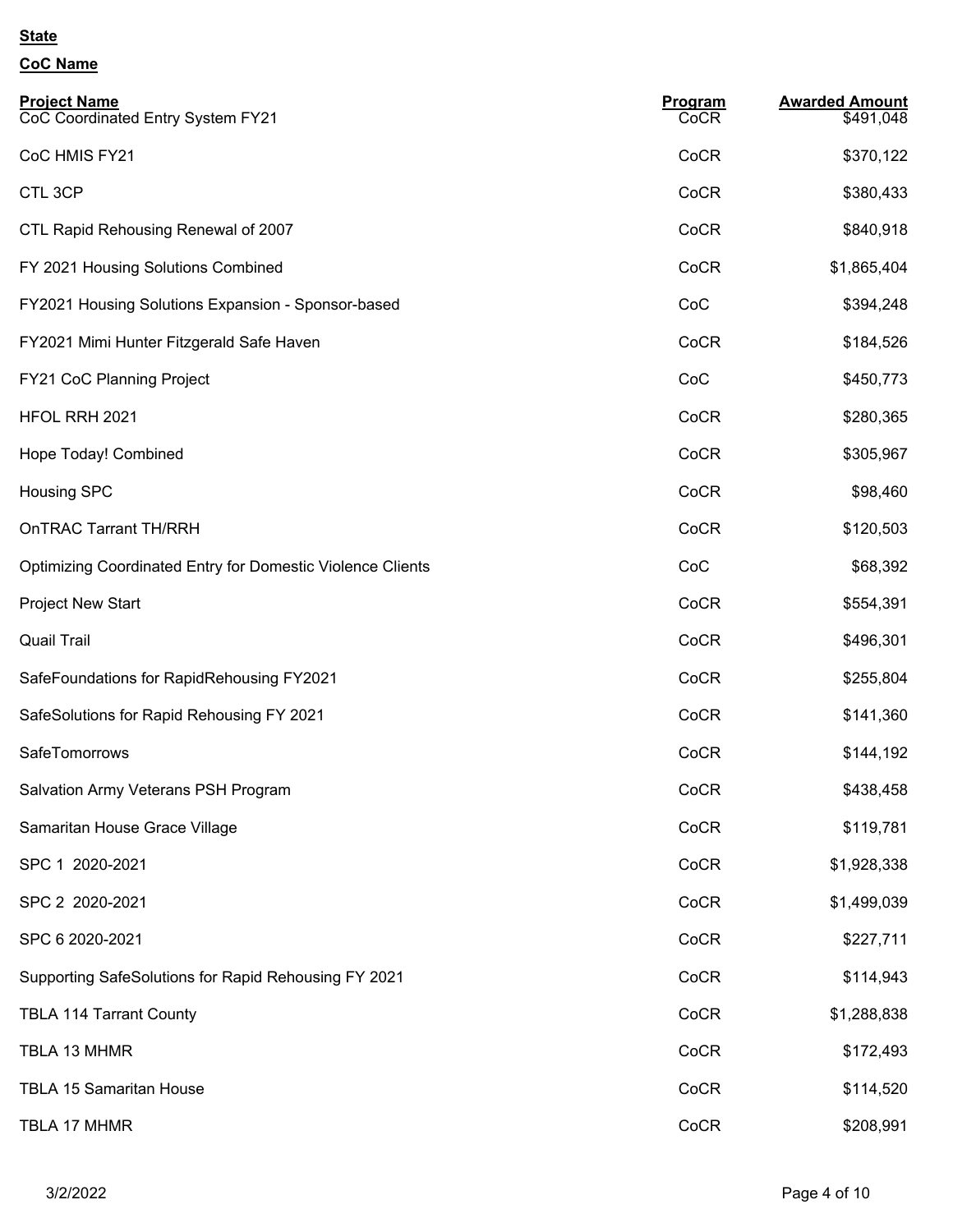#### **CoC Name**

| TX-601 Total:                                                |                        | \$15,884,939                       |
|--------------------------------------------------------------|------------------------|------------------------------------|
| <b>TSA SIMON PSH</b>                                         | CoCR                   | \$646,211                          |
| <b>Project Name</b><br><b>TSA Housing First PSH Combined</b> | <b>Program</b><br>CoCR | <b>Awarded Amount</b><br>\$729,944 |

# **TX-603 - El Paso City & County CoC**

| <b>TX-603 Total:</b>                   |      | \$3,187,956 |
|----------------------------------------|------|-------------|
| YWCA PH-RRH                            | CoCR | \$143,207   |
| Veterans Lodge                         | CoCR | \$133,223   |
| The Refuge PSH                         | CoC  | \$465,610   |
| <b>Supportive Housing Combo</b>        | CoCR | \$338,724   |
| SAFE TH PH-RRH                         | CoCR | \$127,915   |
| <b>RRH</b>                             | CoCR | \$187,891   |
| Renewal Project Vida PSH               | CoCR | \$140,206   |
| PSH Youth                              | CoCR | \$157,448   |
| PSH <sub>2</sub>                       | CoCR | \$290,714   |
| Homeless Management Information System | CoCR | \$136,207   |
| <b>HMIS Expansion 2021</b>             | CoC  | \$20,000    |
| FY 2021 Coordinated Entry              | CoC  | \$140,000   |
| FY 2021 CoC Planning Project           | CoC  | \$184,820   |
| <b>EPCC Rapid ReHousing</b>            | CoCR | \$201,992   |
| <b>EHN RRH</b>                         | CoCR | \$301,217   |
| Coordinated Entry DV Bonus             | CoC  | \$43,450    |
| <b>Coordinated Entry</b>               | CoCR | \$42,000    |
| <b>Amistad PSH</b>                     | CoC  | \$133,332   |

# **TX-604 - Waco/McLennan County CoC**

| FY 2021 Family Abuse Center Permanent Supportive Housing Program | CoCR | \$54.393 |
|------------------------------------------------------------------|------|----------|
| FY 2021 Family Abuse Center Rapid Rehousing Expansion            | CoC  | \$87,133 |
| FY 2021 Heart of Texas HMIS                                      | CoCR | \$62,653 |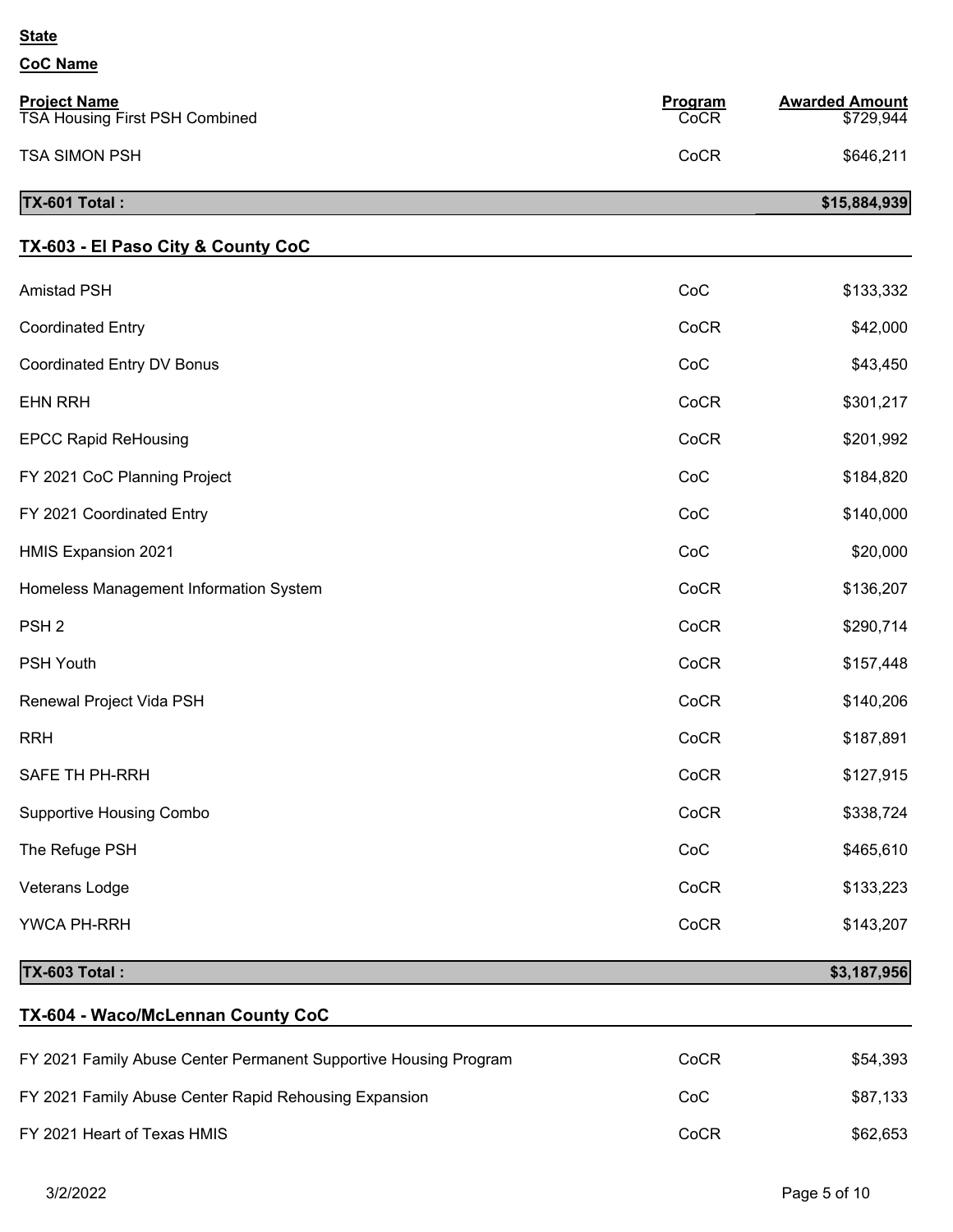# **CoC Name**

| <b>Project Name</b><br>FY 2021 The Salvation Army- Waco RRH Renewal | Program<br>CoCR | <b>Awarded Amount</b><br>\$89,028 |
|---------------------------------------------------------------------|-----------------|-----------------------------------|
| FY 2021 The Salvation Army- Waco SSO CE New                         | CoC             | \$28,000                          |
| FY 2021 The Salvation Army- Waco SSO CE Renewal                     | CoCR            | \$58,801                          |
| FY 2021 YHDP Family Abuse Center RRH Replacement Grant              | CoC             | \$114,816                         |
| FY 2021 YHDP HOTRMHMR DOBEY Drop-In Center                          | CoC             | \$124,870                         |
| FY 2021 YHDP HOTRMHMR HOTTCHY Transitional Housing                  | CoC             | \$175,000                         |
| FY 2021 YHDP HOTRMHMR HYGEH BEAR Navigation Team                    | CoC             | \$170,364                         |
| FY 2021 YHDP HOTRMHMR STARRSKYE Rapid Rehousing                     | CoC             | \$360,019                         |
| FY2021 - YHDP Replacement - The Cove - Drop In Center               | CoC             | \$155,760                         |
| FY2021 Family Abuse Center Rapid Re-Housing Program                 | CoCR            | \$90,239                          |
| FY2021 Family Abuse Center Transitional Housing Program             | CoCR            | \$131,816                         |
| FY2021 Heart of Texas Region MHMR Housing Navigator                 | CoCR            | \$145,048                         |
| FY2021 Heart of Texas Region MHMR PSH Grant 2                       | CoCR            | \$134,510                         |
| FY2021 Heart of Texas Region MHMR RRH Grant                         | CoCR            | \$86,102                          |
| FY2021 Heart of Texas Region PSH Grant 1                            | CoCR            | \$150,683                         |
| TX-604 CoC Planning Application FY2021                              | CoC             | \$64,548                          |

# **TX-604 Total : \$2,283,783**

# **TX-607 - Texas Balance of State CoC**

| <b>Connections PSH FY21</b>                                               | CoCR | \$731,968   |
|---------------------------------------------------------------------------|------|-------------|
| <b>COSA Rapid Rehousing</b>                                               | CoCR | \$186,630   |
| Denton County Coordinated Entry - Renewal FY2021                          | CoCR | \$123,926   |
| FIC HUD RAPID REHOUSING 3 FY21                                            | CoCR | \$179,141   |
| FIC RRH KILLEEN FY21                                                      | CoCR | \$688,430   |
| Fredonia Homeless and Disabled Women and Children Rapid Rehousing program | CoCR | \$254,326   |
| <b>GCC Permanent Housing</b>                                              | CoCR | \$641,103   |
| Heather's House Domestic Violence Safe Houses                             | CoC  | \$1,143,910 |
| Homeless to Homes Program                                                 | CoCR | \$202,396   |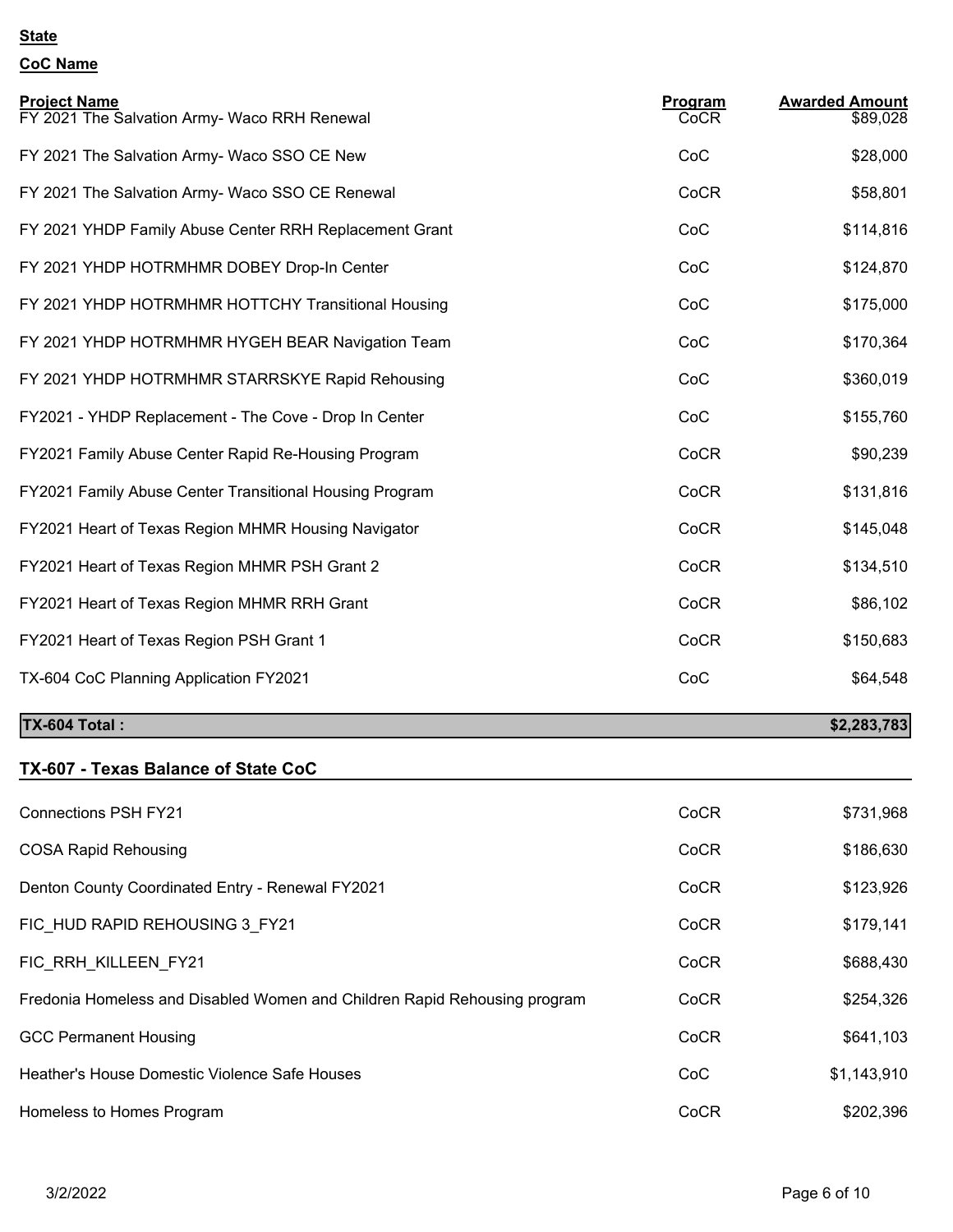## **CoC Name**

| <b>Project Name</b><br><b>Hope Housing Services</b>           | Program<br>CoCR | <b>Awarded Amount</b><br>\$261,311 |
|---------------------------------------------------------------|-----------------|------------------------------------|
|                                                               |                 |                                    |
| Hope Housing Services- PSH                                    | CoCR            | \$225,181                          |
| Laredo Housing Authority RRH FY2021                           | CoCR            | \$236,632                          |
| Lubbock Open Door PSH Combined                                | CoCR            | \$1,404,880                        |
| <b>Next Step Combined</b>                                     | CoCR            | \$811,731                          |
| Pathways                                                      | CoCR            | \$286,170                          |
| Pelican Island COC Program                                    | CoCR            | \$294,562                          |
| Permanent Supportive Housing-Turning Point                    | CoCR            | \$460,980                          |
| Project Bridge                                                | CoCR            | \$321,634                          |
| Project HOPE FY 2021                                          | CoCR            | \$311,616                          |
| Rapid Rehousing and Rescue Services                           | CoCR            | \$418,324                          |
| <b>Survivor Housing TH-RRH</b>                                | CoC             | \$1,168,859                        |
| TAF-COC Joint Component Project                               | CoC             | \$689,508                          |
| Texarkana Homeless Coalition: Doorways Home                   | CoCR            | \$217,707                          |
| The Salvation Army - CoC Permanent Supportive Housing Program | CoCR            | \$150,713                          |
| The Salvation Army - CoC Rapid Rehousing Program              | CoCR            | \$168,626                          |
| <b>Transforming Lives</b>                                     | CoCR            | \$165,512                          |
| TX BoS CoC HMIS Project FY2021 Expansion                      | CoC             | \$75,000                           |
| TX BoS CoC HMIS Project FY2021 Renewal                        | CoCR            | \$497,418                          |
| TX BoS CoC SSO-CE                                             | CoC             | \$280,000                          |
| TX-607 CoC Planning Application FY 2021                       | CoC             | \$1,250,000                        |
| WOMAN, Inc.Rapid Re-Housing                                   | CoCR            | \$128,784                          |
| TX-607 Total:                                                 |                 | \$13,976,978                       |

## **TX-611 - Amarillo CoC**

| CoC Planning FY 2021 | CoC  | \$39,561  |
|----------------------|------|-----------|
| Coming Home          | CoCR | \$173,694 |
| HMIS FY2021          | CoCR | \$163,232 |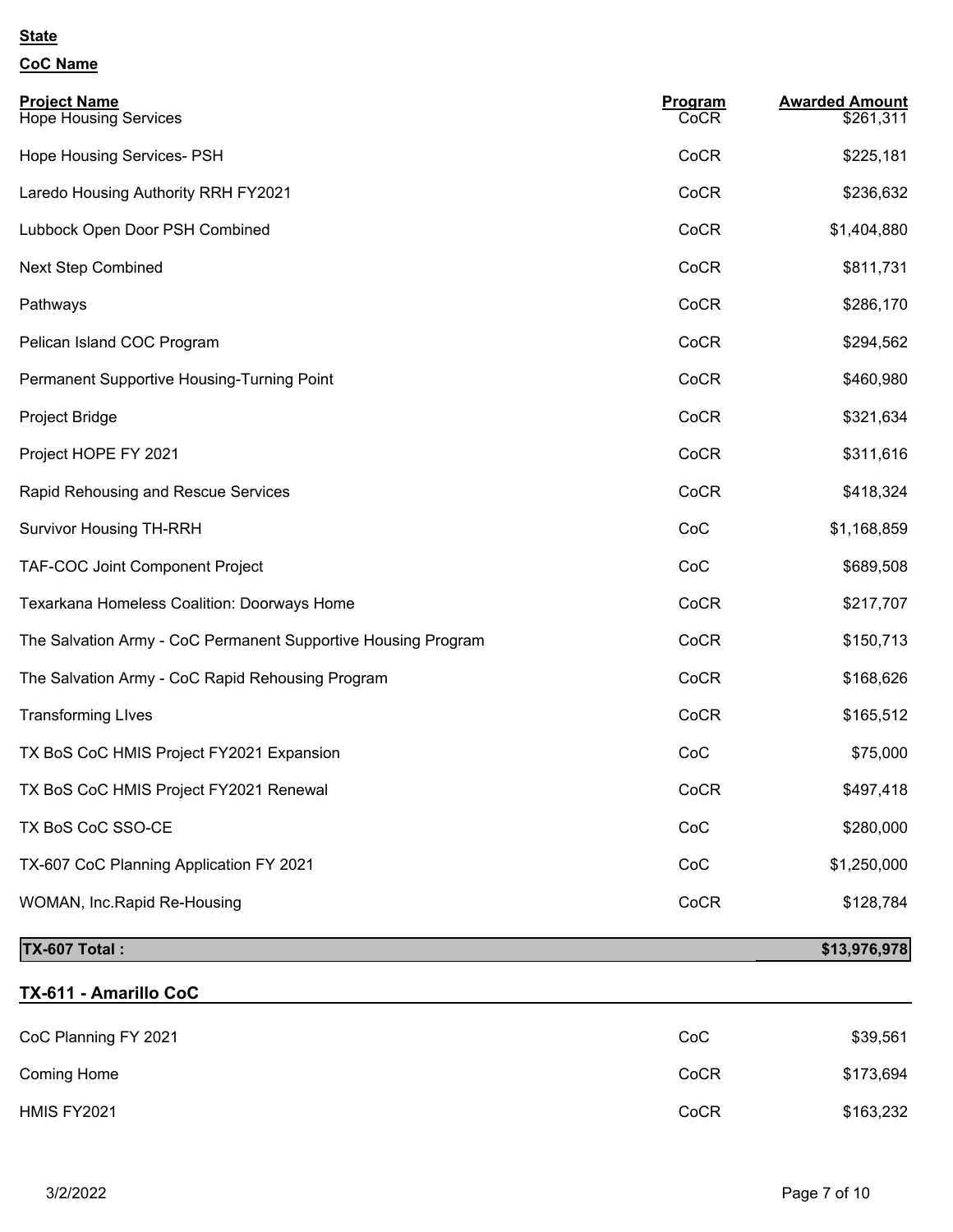| <b>Project Name</b><br>Permanent Supportive Housing FY2021                   | Program<br>CoCR | <b>Awarded Amount</b><br>\$76,849 |
|------------------------------------------------------------------------------|-----------------|-----------------------------------|
| TX-611 Total:                                                                |                 | \$453,336                         |
| TX-624 - Wichita Falls/Wise, Palo Pinto, Wichita, Archer Counties CoC        |                 |                                   |
| My Walls                                                                     | CoCR            | \$309,235                         |
| TX-624 Total:                                                                |                 | \$309,235                         |
| TX-700 - Houston, Pasadena, Conroe/Harris, Ft. Bend, Montgomery Counties CoC |                 |                                   |
| A Friendly Haven                                                             | CoCR            | \$717,005                         |
| <b>ACE</b>                                                                   | CoCR            | \$1,323,777                       |
| CAC PSH FY22                                                                 | CoCR            | \$144,009                         |
| Case Management for Permanent Supportive Housing                             | CoCR            | \$454,311                         |
| <b>Choices Consolidation FY2021</b>                                          | CoCR            | \$740,816                         |
| <b>Conroe Permanent Supportive Housing</b>                                   | CoCR            | \$799,663                         |
| Coordinated Access 2 Expansion FY2021                                        | CoC             | \$394,287                         |
| Coordinated Access 2 Renewal FY21                                            | CoCR            | \$220,887                         |
| <b>Coordinated Access Renewal FY21</b>                                       | CoCR            | \$409,465                         |
| <b>First Responders</b>                                                      | CoCR            | \$858,062                         |
| FY21 Aftercare Expansion Project                                             | CoCR            | \$960,290                         |
| FY21 Houston Housing Authority RRH Renewal TX0366L6E002108                   | CoCR            | \$2,626,114                       |
| FY21 Houston Housing Authority RRH TAY Renewal TX0428L6E002106               | CoCR            | \$1,544,876                       |
| FY21 RRH 40 Bonus Units                                                      | CoC             | \$845,980                         |
| FY21 RRH DV Bonus 30 Units TX0568D6E002103                                   | CoCR            | \$574,002                         |
| FY21 Shelter Plus Care/PSH                                                   | CoCR            | \$574,531                         |
| Harmony House New Beginnings FY21 TX0160L6E002111                            | CoCR            | \$3,357,165                       |
| Harrisburg Case Management Services                                          | CoCR            | \$860,898                         |
| HCDVCC FY2021 DVCA                                                           | CoCR            | \$394,070                         |
| HCDVCC FY2021 RRH 15-16 consolidated                                         | CoCR            | \$1,854,092                       |
| <b>HCDVCC FY2021 RRH 2018</b>                                                | CoCR            | \$1,666,544                       |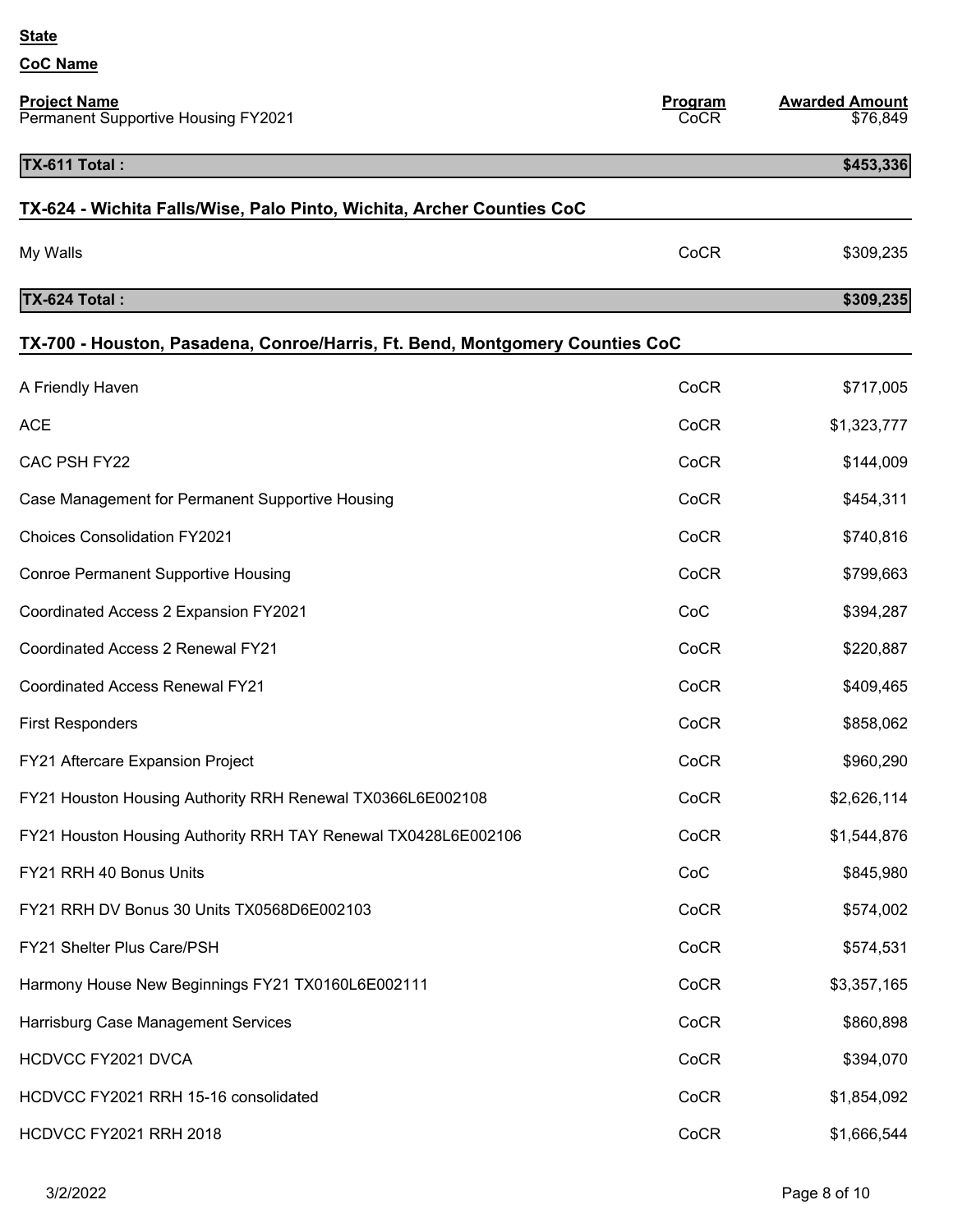| <b>Project Name</b><br>HCDVCC FY2021 RRH 2019                                 | Program<br>CoCR | <b>Awarded Amount</b><br>\$2,279,780 |
|-------------------------------------------------------------------------------|-----------------|--------------------------------------|
| <b>HMIS Expansion FY2021</b>                                                  | CoC             | \$300,399                            |
| <b>HMIS Renewal FY21</b>                                                      | CoCR            | \$646,035                            |
| Houston HELP Renewal Project FY2021                                           | CoCR            | \$548,192                            |
| Knowles-Temenos Place Apartments                                              | CoCR            | \$787,661                            |
| <b>LGBT Domestic Violence Services</b>                                        | CoCR            | \$177,118                            |
| Mobile Outreach to Chronic Street Homeless                                    | CoCR            | \$96,520                             |
| NAM Supportive Housing Program 2021                                           | CoCR            | \$853,089                            |
| Northline                                                                     | CoCR            | \$993,826                            |
| PHCH FY2021                                                                   | CoCR            | \$545,008                            |
| PHDV FY2021                                                                   | CoCR            | \$583,185                            |
| PSH (formerly Lotus) FY 21                                                    | CoCR            | \$1,391,099                          |
| Renewal October 2022- HAWC RRH Expansion                                      | CoCR            | \$964,054                            |
| RESCUE In Motion Permanent Housing Program 2.0 Renewal FY2021                 | CoCR            | \$1,104,828                          |
| <b>SEARCH Housing Plus</b>                                                    | CoCR            | \$1,172,173                          |
| <b>SEARCH Social Services TX0477</b>                                          | CoCR            | \$366,398                            |
| Star of Hope Mission New Haven                                                | CoCR            | \$1,171,271                          |
| <b>START</b>                                                                  | CoCR            | \$827,942                            |
| Supportive Services at Temenos II                                             | CoCR            | \$657,973                            |
| T.E.X.T.M.S.G.                                                                | CoCR            | \$656,744                            |
| <b>Temenos Place Apartments III</b>                                           | CoCR            | \$569,207                            |
| The Bridge Permanent Housing Project for Individuals with Disabilities FY2021 | CoCR            | \$1,689,484                          |
| The Salvation Army - Mission Advance FY17                                     | CoCR            | \$588,903                            |
| The Salvation Army PSH YA Renewal FY21                                        | CoCR            | \$634,252                            |
| TX-700 CoC Planning Application FY2021                                        | CoC             | \$1,241,061                          |
| YEAH!                                                                         | CoCR            | \$3,076,748                          |
| <b>TX-700 Total:</b>                                                          |                 | \$45,243,794]                        |